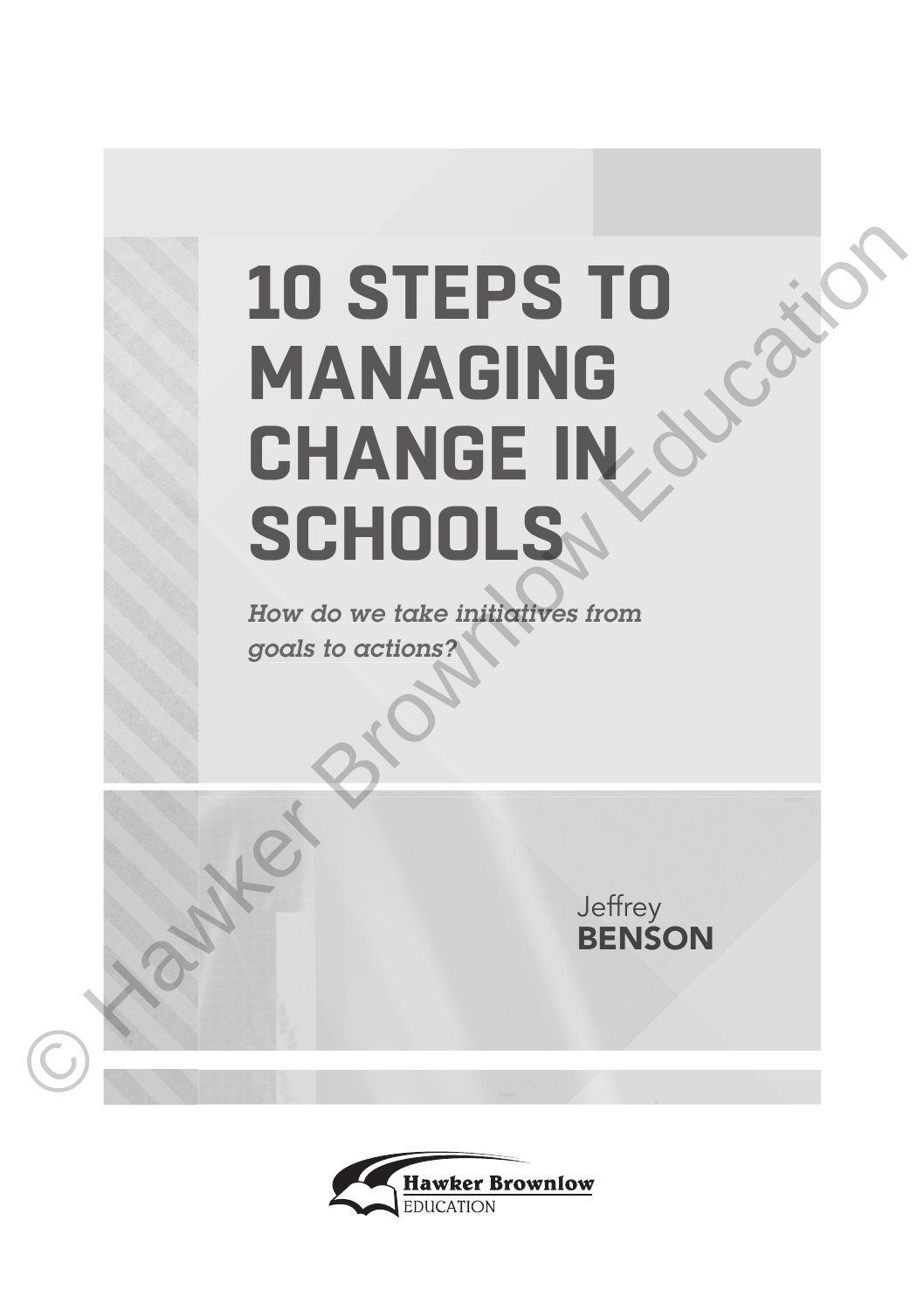## **10 STEPS TO MANAGING CHANGE IN SCHOOLS**

| ANGE IN SCHOOLS                                      |
|------------------------------------------------------|
| How do we take initiatives from<br>goals to actions? |
|                                                      |
| Step 1: Understand the Catalysts for Change  2       |
|                                                      |
|                                                      |
|                                                      |
|                                                      |
|                                                      |
| Step 7: Choose High-Impact Actions  32               |
|                                                      |
| Step 9: Put Together an Action Plan  41              |
|                                                      |
|                                                      |
|                                                      |
|                                                      |

© 2016 Hawker Brownlow Education • 9781760019600 • SF115072

©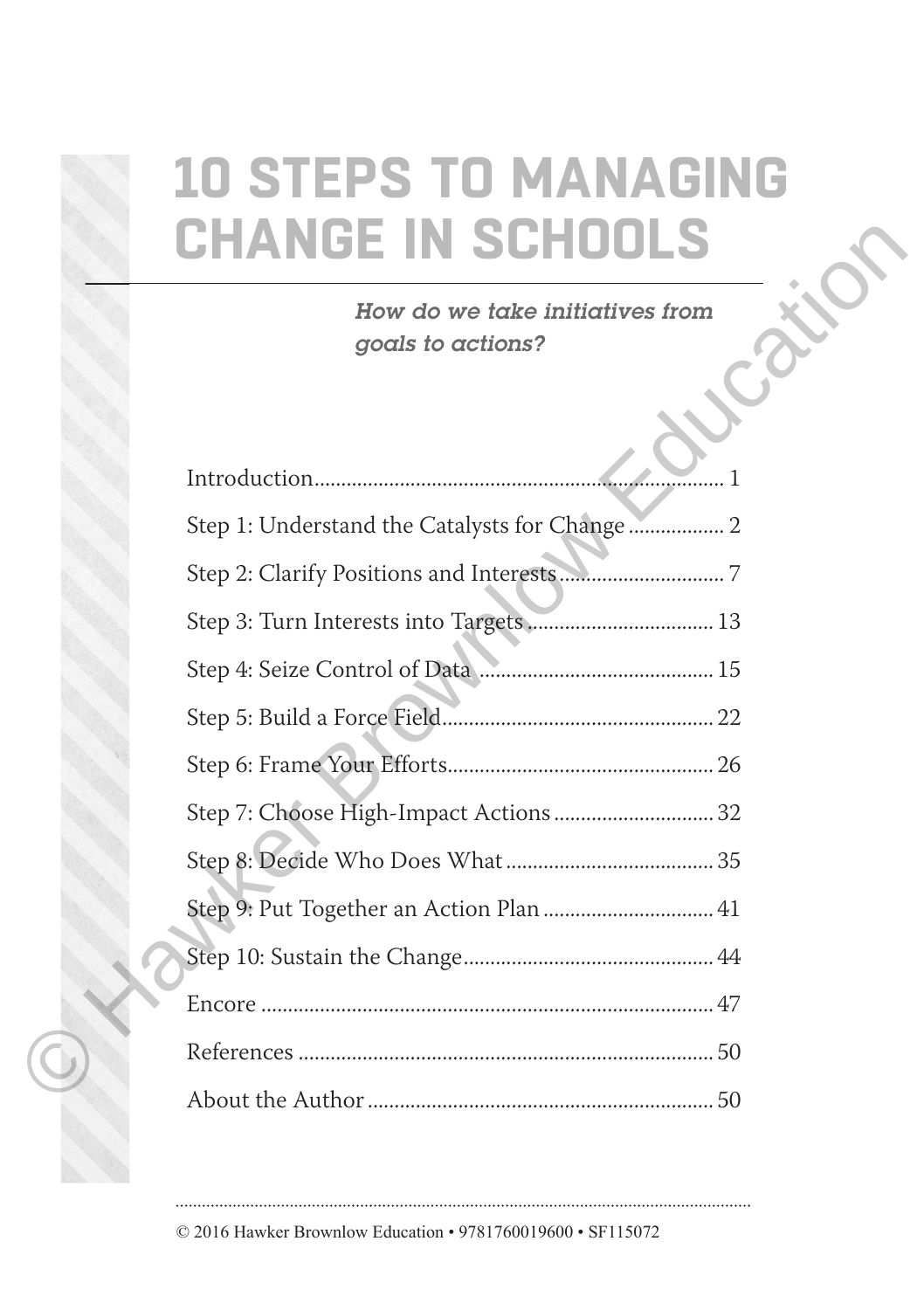

## **Introduction**

In my work as a consultant and workshop presenter, I help schools and districts improve their program initiatives. Over the years, I've helped educators find ways to hold more effective IEP meetings, help staff work better as a team, increase the use of authentic assessments, use literature for developing social skills, and any number of other objectives. Unfortunately, even when teachers and administrators give me high marks, I find that any changes I may have helped to bring about are rarely robust and lasting. Although workshops and presentations provide schools with a common language, inspiration, and skills, these are too often adopted piecemeal and at *random* by educators who don't have a set approach to implementing change. In the pages that follow, I offer a change model that can be successfully adapted to almost all program initiatives, so you don't have to exert time and energy to reinvent the wheel with every new improvement campaign. **In troduction**<br>
In my work as a consultant and workshop presenter, I help<br>
schools and districts improve their program initiatives. Over<br>
the years, I've helped educators find ways to hold more effec-<br>
tive IEP mectings,

Reality is never as predictable as we might think. Formulas exist in the absence of emotions, uncertainties, and shifting forces. As a mentor of mine once put it, "Be nimble in your leadership." By the same token, I would encourage you to be nimble in adapting to your circumstances the model I offer here. Use it as a touchstone, not as a millstone. Remember that change is a process, not an event; it's never completely

© 2016 Hawker Brownlow Education • 9781760019600 • SF115072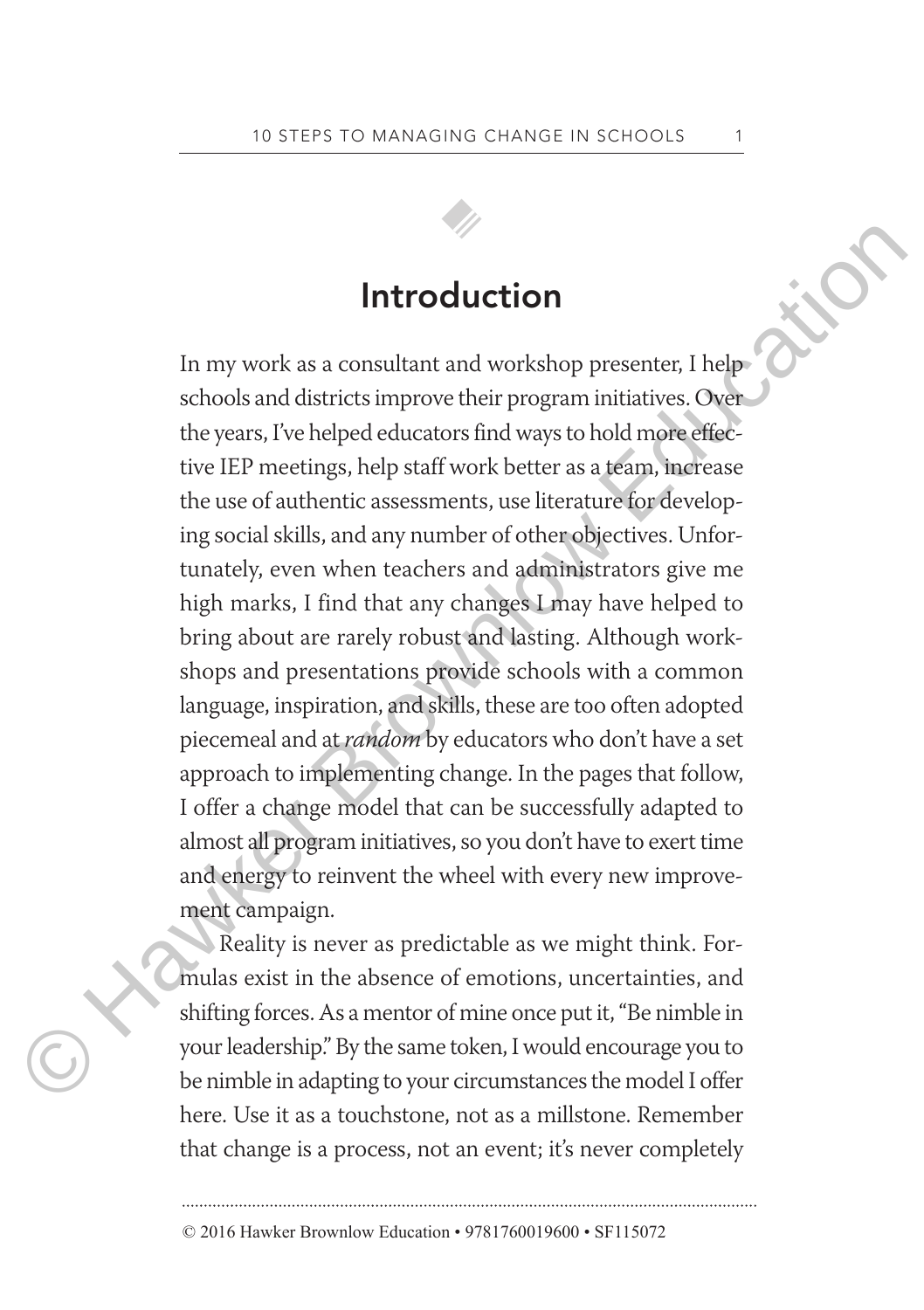"done." You will have many opportunities to identify and celebrate successes big and small. There will come a time when your change initiative is no longer the focus of your energies and resources—at which point you can begin the process of implementing another improvement campaign.

All administrators are middle managers, with authority over some people and under the scrutiny and authority of others—a reality that my model takes into account. I share the conventional wisdom that empowering staff and students benefits schools, and that a dynamic leadership team is critical to a school's success. In the pages that follow, I use the pronoun "you" when referring to school leadership to mean a single administrator or a leadership team. The authority granted to you by the organizational hierarchy is an invaluable resource towards meeting your school's mission. My change model should help you to use that authority thoroughly and wisely. ebrate successes big and small. There will come a time when<br>your change initiative is no longer the focus of your energies<br>and resources—at which point you can begin the process of<br>implementing another improvement campaign

## **Step 1: Understand the Catalysts for Change**

There are three general catalysts for school change:

**1. Regulatory directives.** These demands come every year. Some have very high stakes and must be accomplished in what seems like an unreasonably short time. Though you